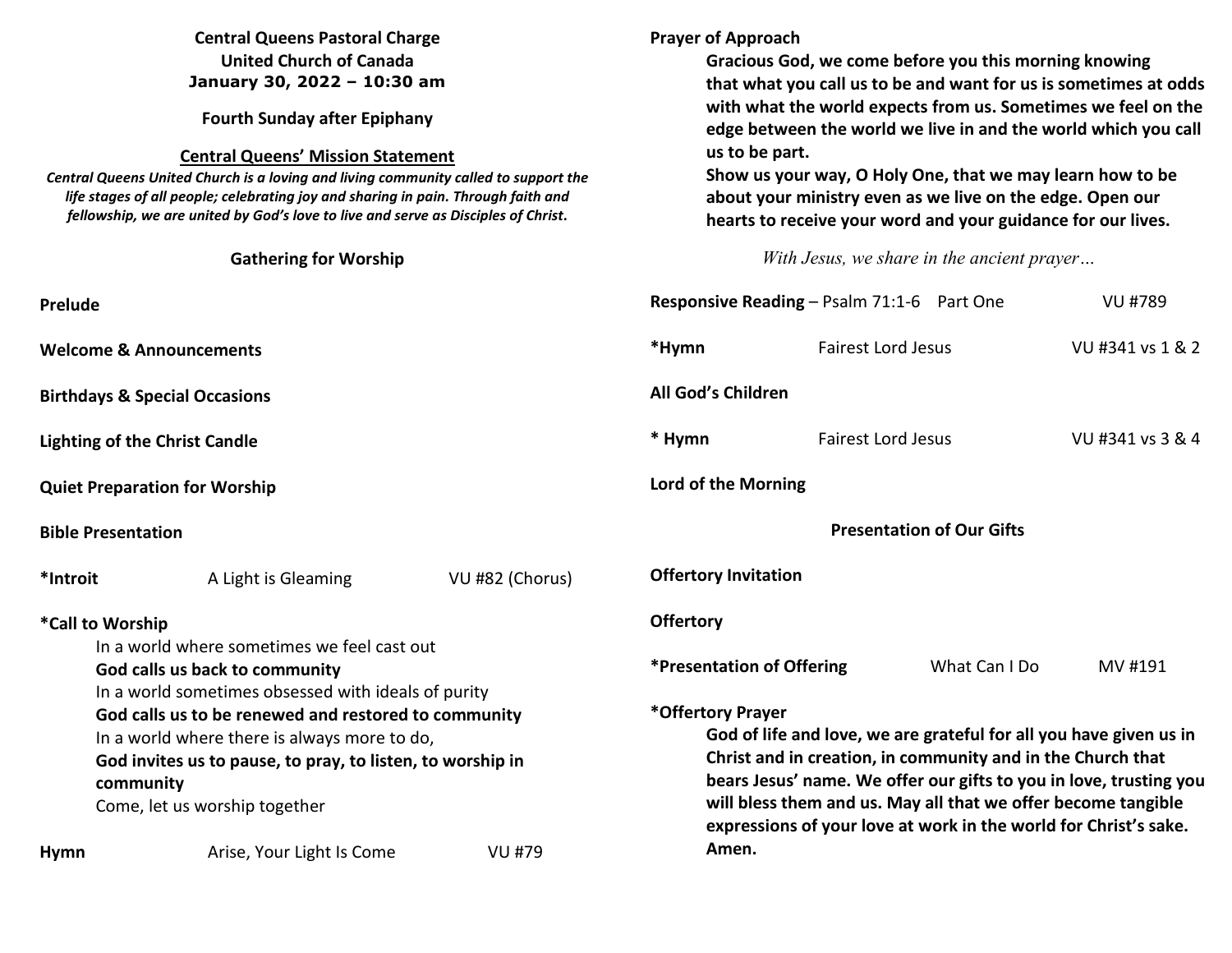|                                                 |                                                                 |         | Email                                                                                                                                                                                                                                 | minister@cquc.ca                                                           |  |  |
|-------------------------------------------------|-----------------------------------------------------------------|---------|---------------------------------------------------------------------------------------------------------------------------------------------------------------------------------------------------------------------------------------|----------------------------------------------------------------------------|--|--|
| <b>Listening for the Word</b>                   |                                                                 |         | <b>Ministry of Music</b>                                                                                                                                                                                                              | <b>Kirk Neville</b>                                                        |  |  |
|                                                 |                                                                 |         | Website                                                                                                                                                                                                                               | https://cquc.ca/index.htm                                                  |  |  |
| <b>Sacred Word</b>                              |                                                                 |         | Phone                                                                                                                                                                                                                                 | 902-786-9222                                                               |  |  |
| 1 Corinthians 13:1-13                           |                                                                 |         | nevillejk@hotmail.com<br>Email                                                                                                                                                                                                        |                                                                            |  |  |
| Luke 4:21-30                                    |                                                                 |         | <b>Church Office</b>                                                                                                                                                                                                                  |                                                                            |  |  |
| Anthem                                          |                                                                 |         | <b>Office Hours</b><br>Wednesday & Thursday                                                                                                                                                                                           |                                                                            |  |  |
|                                                 |                                                                 |         |                                                                                                                                                                                                                                       | $9 am - 12 pm$                                                             |  |  |
| <b>Sermon</b>                                   |                                                                 |         | Phone                                                                                                                                                                                                                                 | 902-964-2221                                                               |  |  |
|                                                 |                                                                 |         | Email                                                                                                                                                                                                                                 | office@cquc.ca                                                             |  |  |
| <b>Music Selection</b>                          |                                                                 |         |                                                                                                                                                                                                                                       |                                                                            |  |  |
|                                                 |                                                                 |         |                                                                                                                                                                                                                                       | A Warm Welcome to All - We are delighted you've joined us. May God's       |  |  |
| <b>Prayers of Thanksgiving and Intercession</b> |                                                                 |         | word today strengthen your faith, inspire curiosity and learning, and                                                                                                                                                                 |                                                                            |  |  |
|                                                 |                                                                 |         | motivate your service of others. All are welcome.                                                                                                                                                                                     |                                                                            |  |  |
|                                                 | <b>Responding to the Word</b>                                   |         |                                                                                                                                                                                                                                       |                                                                            |  |  |
|                                                 |                                                                 |         | Life and Work of Our Church                                                                                                                                                                                                           |                                                                            |  |  |
| *Hymn                                           | I, the Lord of Sea and Sky<br><b>VU #509</b>                    |         | Greg's Office Hours: Tuesday, Wednesday and Thursday from 9 am -                                                                                                                                                                      |                                                                            |  |  |
|                                                 |                                                                 |         |                                                                                                                                                                                                                                       | 12pm. If anyone is in the hospital or would like a visit from Greg, please |  |  |
| *Blessing                                       |                                                                 |         | call him at 902-964-2291. If you wish to meet with Greg outside the                                                                                                                                                                   |                                                                            |  |  |
|                                                 | God's call to us drives us to the edge.                         |         | scheduled hours, please call 902-964-2291 or email minister@cquc.ca                                                                                                                                                                   |                                                                            |  |  |
|                                                 | To a place of hurting; to a place of need.                      |         | for an appointment.                                                                                                                                                                                                                   |                                                                            |  |  |
|                                                 | In those places we find hope and help because we are not alone. |         |                                                                                                                                                                                                                                       |                                                                            |  |  |
| God goes with us.                               |                                                                 |         | <b>Offertory</b> - Your church offering can be dropped off at the church during<br>office business hours (Tuesdays $-$ Thursdays from 9 am $-$ 12 pm). There<br>is a box on the table in the foyer for your offering. You can also E- |                                                                            |  |  |
|                                                 | Yes, God goes with us. Together we go out to serve at all those |         |                                                                                                                                                                                                                                       |                                                                            |  |  |
|                                                 | edgy places where we are called to serve, ever mindful that we  |         |                                                                                                                                                                                                                                       |                                                                            |  |  |
| are not alone.                                  |                                                                 |         | Transfer or mail your offering to the church - PO Box 130, Hunter River<br>PE COA 1NO. Thank you.                                                                                                                                     |                                                                            |  |  |
| Thanks be to God.                               |                                                                 |         |                                                                                                                                                                                                                                       |                                                                            |  |  |
|                                                 | *Choral Benediction Behold, Behold, I Make All Things New       | MV #115 |                                                                                                                                                                                                                                       | In-Church Services: Due to rising numbers of COVID cases, there will be    |  |  |
|                                                 |                                                                 |         |                                                                                                                                                                                                                                       | no in-church worship services until further notice. Please check           |  |  |
| <b>Postlude</b>                                 |                                                                 |         | Facebook or our website for when we will be able to have in-church                                                                                                                                                                    |                                                                            |  |  |
| * Please stand as you are able                  |                                                                 |         | services again.                                                                                                                                                                                                                       |                                                                            |  |  |
|                                                 |                                                                 |         |                                                                                                                                                                                                                                       |                                                                            |  |  |
| <b>Ministers</b>                                | All of us                                                       |         | E-Transfers - Central Queens United Church is set up to accept E-                                                                                                                                                                     |                                                                            |  |  |
| <b>Clergy</b>                                   | <b>Rev Greg Davis</b>                                           |         | Transfers. If you wish to give your offerings through E-Transfer, please                                                                                                                                                              |                                                                            |  |  |
| <b>Office Hours</b>                             | Tuesday, Wednesday & Thursday                                   |         |                                                                                                                                                                                                                                       | send via email to veldabertram@gmail.com.                                  |  |  |
|                                                 | $9 am - 12 pm$                                                  |         |                                                                                                                                                                                                                                       |                                                                            |  |  |

Office Phone 902-964-2291